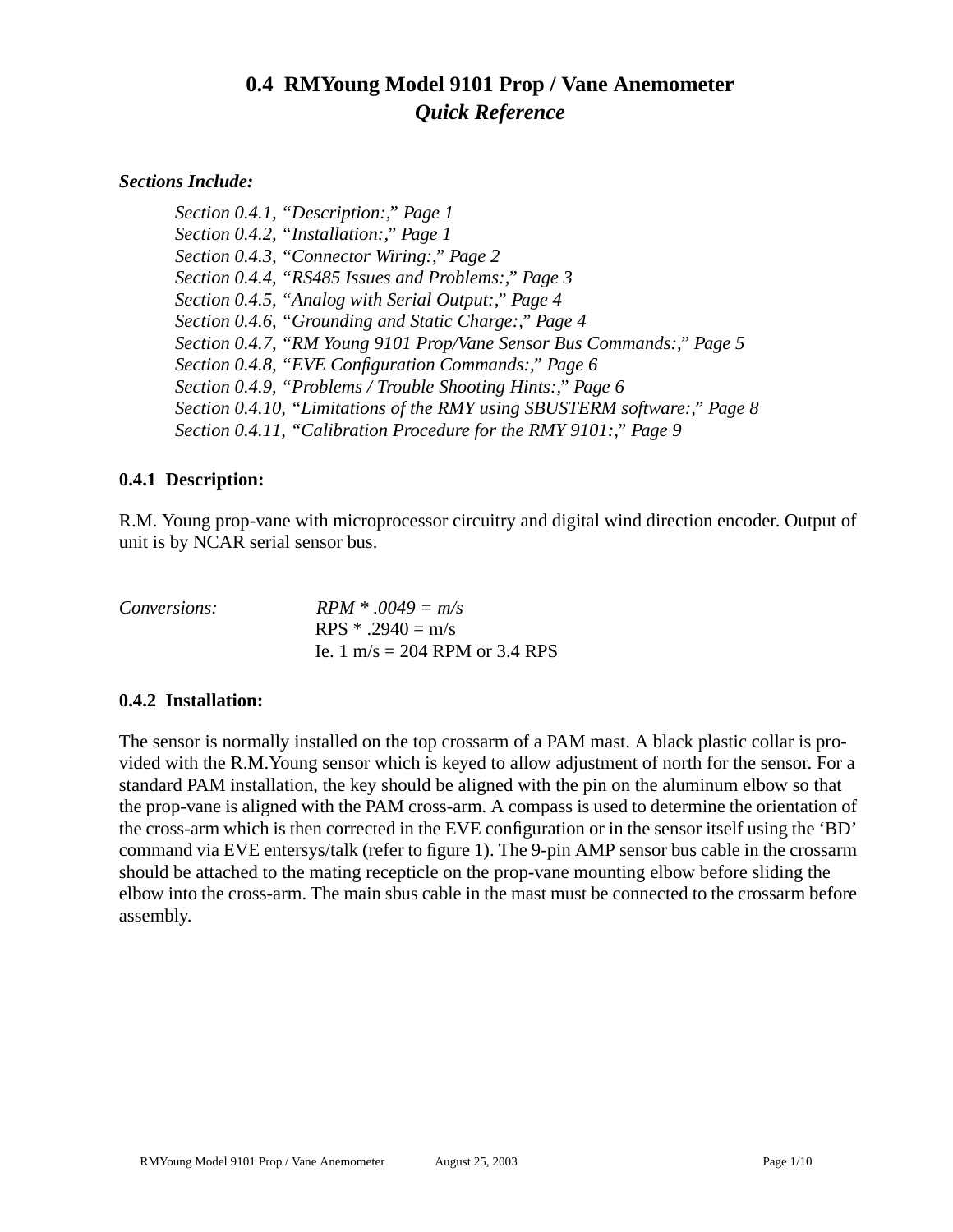

Use Compass or Theadolite to determine Azimuth from North  $(\text{shown} \sim 300 \text{ degrees})$ 

#### <span id="page-1-0"></span>**0.4.3** *Connector Wiring:*

Between the aluminum mounting elbow and the RMY screw terminal's

| Signal       | 9pin Amp connector | R.M.Y      |               |
|--------------|--------------------|------------|---------------|
|              |                    |            |               |
| $+12V$       |                    | $+PWR$     | Optional      |
| ground       |                    | Pwr REF    |               |
|              |                    | <b>REF</b> | Ground Jumper |
| $RS-485+$    |                    | A          | Opt.<br>RS485 |
| RS-485-      |                    | В          | Term.         |
| earth ground | none               | EARTH      |               |

#### *Board Jumpers:*

There are two sets of jumpers on the R.M. Young circuit board. These jumpers configure the sensor for the NCAR sensor bus operation. J1 should have a jumper installed at position 2 (from the bot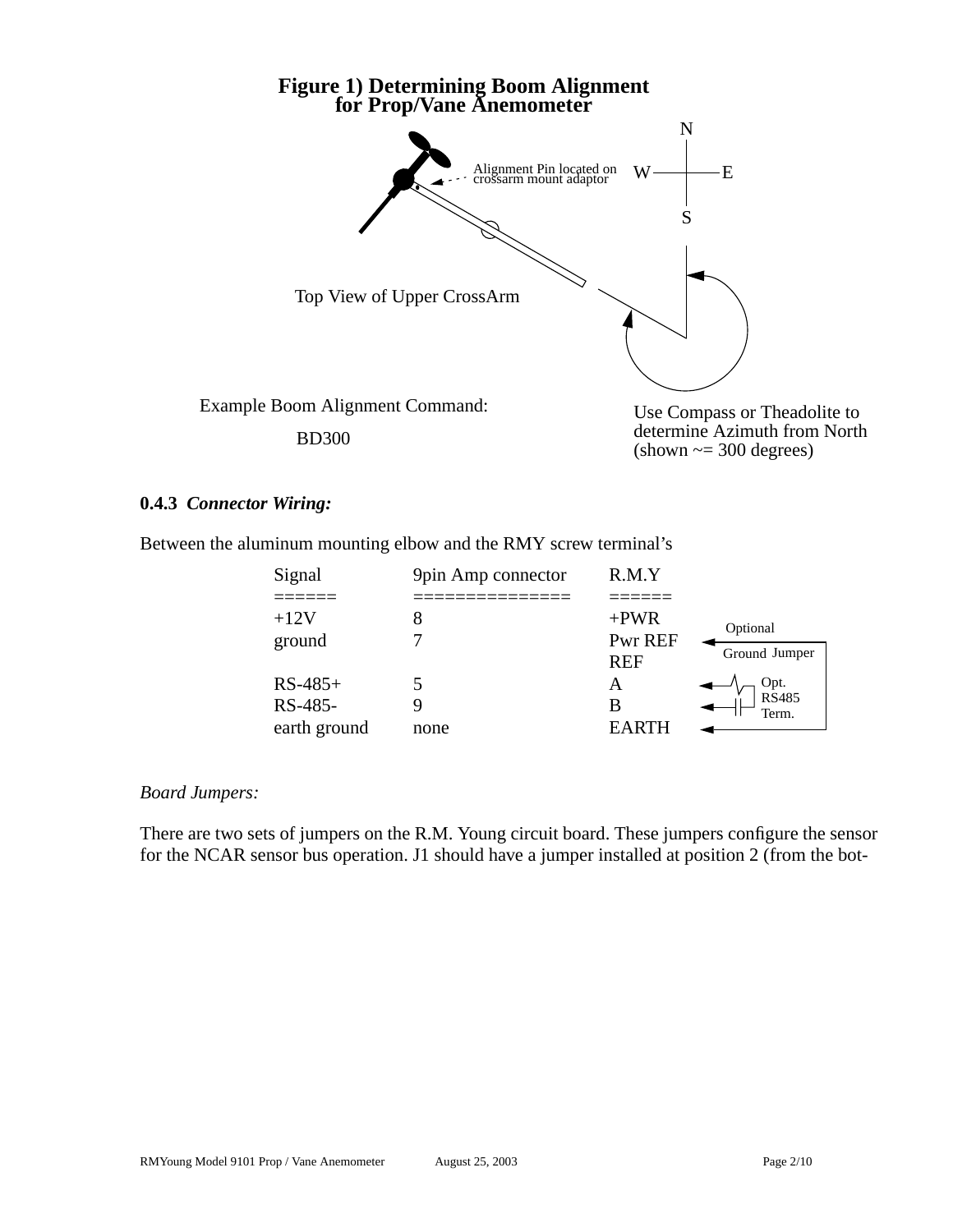tom). J3 should have two jumpers installed, between the two middle and right pins. One jumper for the top row, and one jumper for the bottom row.



## <span id="page-2-0"></span>**0.4.4 RS485 Issues and Problems:**

*Line Termination:* Depending upon the length of the SBUS cable, a 120 ohm terminating resistor can be placed on the R.M.Y. sensor between pins "A" and "B" to reduce noise. In practise on a standard PAMIII installation, this termination has not been used, however for longer cable lengths this may be advisable. **Note Dec-'98**: Using only a 120-ohm resistor was found to cause problems during tests of GAME's long SBUS configuration deployed in Thailand. During the tests, the termination required addition of a 500pF capacitor with the 120-ohm resistor for the bus to work. This is similar to the termination used on the NCAR hygrothermometer and EVE RS232/485 converter. The capacitor reduces power requirements and is a low-pass filter. The LTC485 chip used in the RMY should be able to drive only the resistor but the Maxim 487 chips apparently cannot.

*March-2002: Line Protection / Zener Diode / Driver Problems:* While checking out sensors before going into the field, a problem was discovered with one sensor which was *causing loss of SBUS data from other sensors on the bus*. The problem was one of the 6V zeners used on the RS485 A/B lines, the A signal was being clipped at  $\sim$ 2V. The data system was still receiving messages from this particular 9101 but other sensors on the bus were dropping out when it was attached. When we removed it, or used a different 9101 everything worked fine. After removing its zener(s), it also worked fine. Apparently a surge on the line or age caused them to become marginal. The zeners were removed from all NCAR 9101 sensors to avoid this tricky problem in the future. They do not provide substantial protection for the lines because they have less energy dissipation capacity than standard TVS devices.

RMY recommended keeping the zeners in because they do not see this type of failure very often. They also suggested replacing the RS485 chip (LTC485) in our older sensors with a different version which can handle more energy than the zener/old-chip can (LT1785). The old sensors have a socket for this chip so replacing it is very easy and is the best solution. Unfortunately, the newer RMY sensors do not have this chip in a socket. This makes it difficult to replace because of the protective coating on the board and where it is located, etc. I tried this on one of our newer sensors and it took a long time and I had to be very careful to remove the 2 zener diodes and the old chip, but it did work.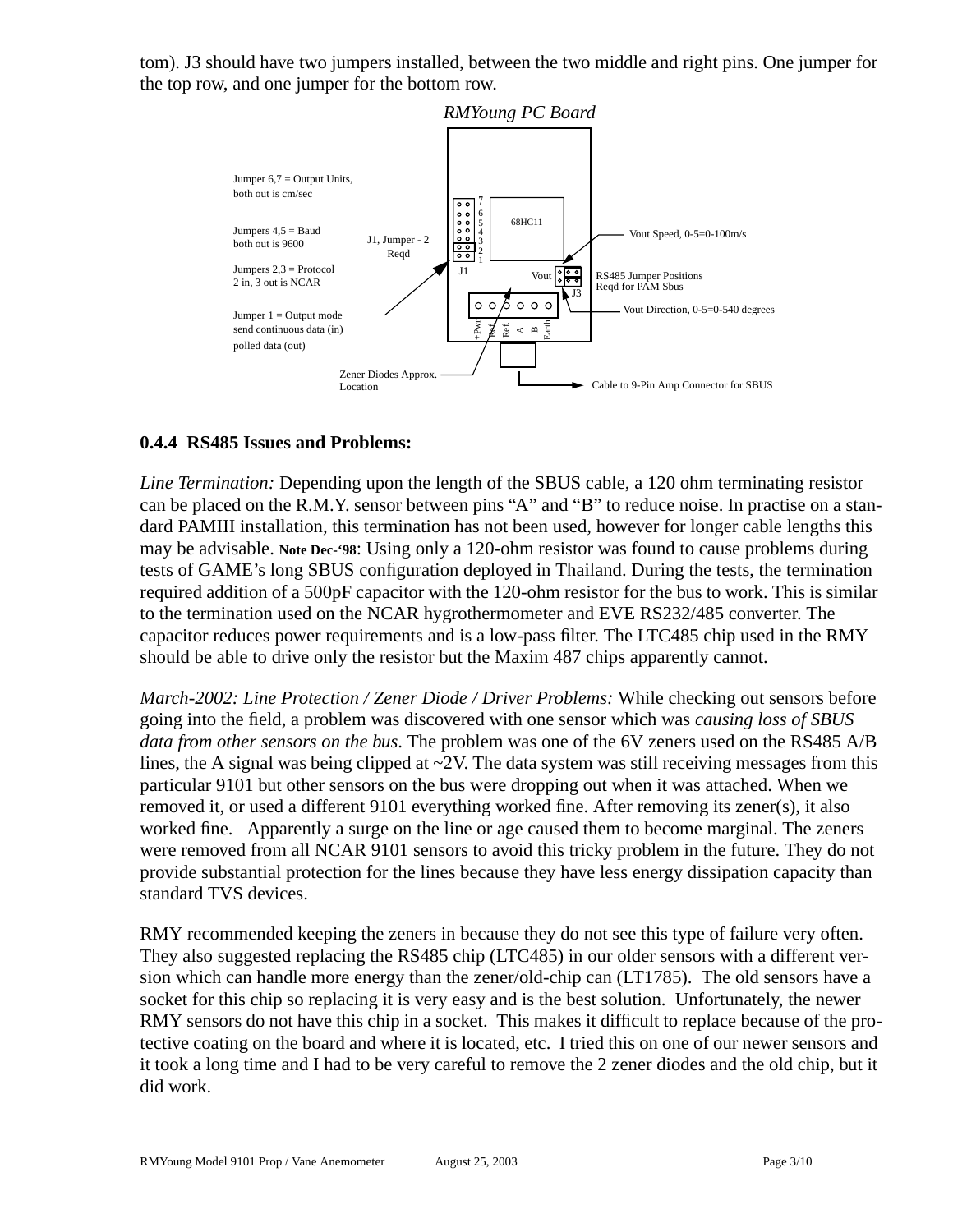Old Zener: Microsemi 1N5233, 6V, 500mW power dissipation, located between connector and HC11.

RS485 Chip LT1785AIN8-ND (Digikey Part #), ext-temp.

## <span id="page-3-1"></span>**0.4.5 Analog with Serial Output:**

It is possible to monitor the analog output signals as well as the serial messages (sbus format or otherwise) of the RMY simultaneously. Only 1 of the analog signals is available at the terminal strip, however both analog signals can be monitored on the RMY PC board at jumper pad J3 in the left position next to the jumpers as shown above. Another limitation according to RMY is that the 'RMYT' test protocol may not work. Setting the boom azimuth angle (command BD=xxx where xxx is the boom pointing bias angle) also changes the 'zero point' for the analog direction output so that it continues to track the values reported in the serial message output.

The RMY manual describes the analog direction output as being  $0-5VDC = 0-540$  degrees azimuth. A verification test of this capability while monitoring both the analog output voltage and the serial output message of two separate sensors indicated that there is a calibration gain difference which must be accounted for. Both sensors were operated at 0 m/s 'wind-speed' and both had RMY software version 2.05. One was sampled by hand comparing the serial output direction while monitoring the voltage output. The other was placed on a scaled machinist's table with better than 1-degree resolution and accuracy. As expected, the serial output of the sensor always agreed with the table to within 1-degree. However both sensor's analog readings when scaled using gain factor 540/5 were off by the same amount, which was as much as 20-degrees error at full-scale. The corrected sensor analog output readings both agreed to within 1-degree of the table and/or sbus message by using the gain factor of 540/5.207. Without additional testing it is unclear whether this is a gain calibration issue specific to individual sensors (and we just happened to grab 2 which had the same gain) or it is a systematic issue. Each sensor should be tested individually before assuming either gain factor.

The RMY manual describes the analog speed output as being 0-5VDC for 0-100m/s speed. A wind tunnel comparison test for one sensor between its analog output versus the wind tunnel speed from  $0 - 15$ m/s indicated that the analog output reading agreed to within .2 m/s or better of the tunnel using the gain factor of 100/5. However, given the precaution mentioned above about the direction, it must be noted that the speed difference began at  $\sim$ -.1 and rose to  $\sim$ +.2 near 15 m/s, hinting that there may be a gain issue for speed readings as well.

A final note is that care should be taken, as with any analog signal transmission, to use good shielding and grounding practices especially for long cable lengths to minimize the influence of noise.

# <span id="page-3-0"></span>**0.4.6 Grounding and Static Charge:**

Static electricity can cause sensor noise and/or lockup if it doesn't have connection to a good earth ground. This is more problematic in cold/dry conditions. The earth ground also helps provide protection from damage due to lightning. In the past, the sensor's 68HC11 processor has been vulnerable to static charge and subsequently to lock up. RMYoung attempted to circumvent this problem by utilizing the processor's built-in watchdog timer in their software. This may or may not work in all cases and care should be taken to make sure that the sensor is properly grounded to avoid these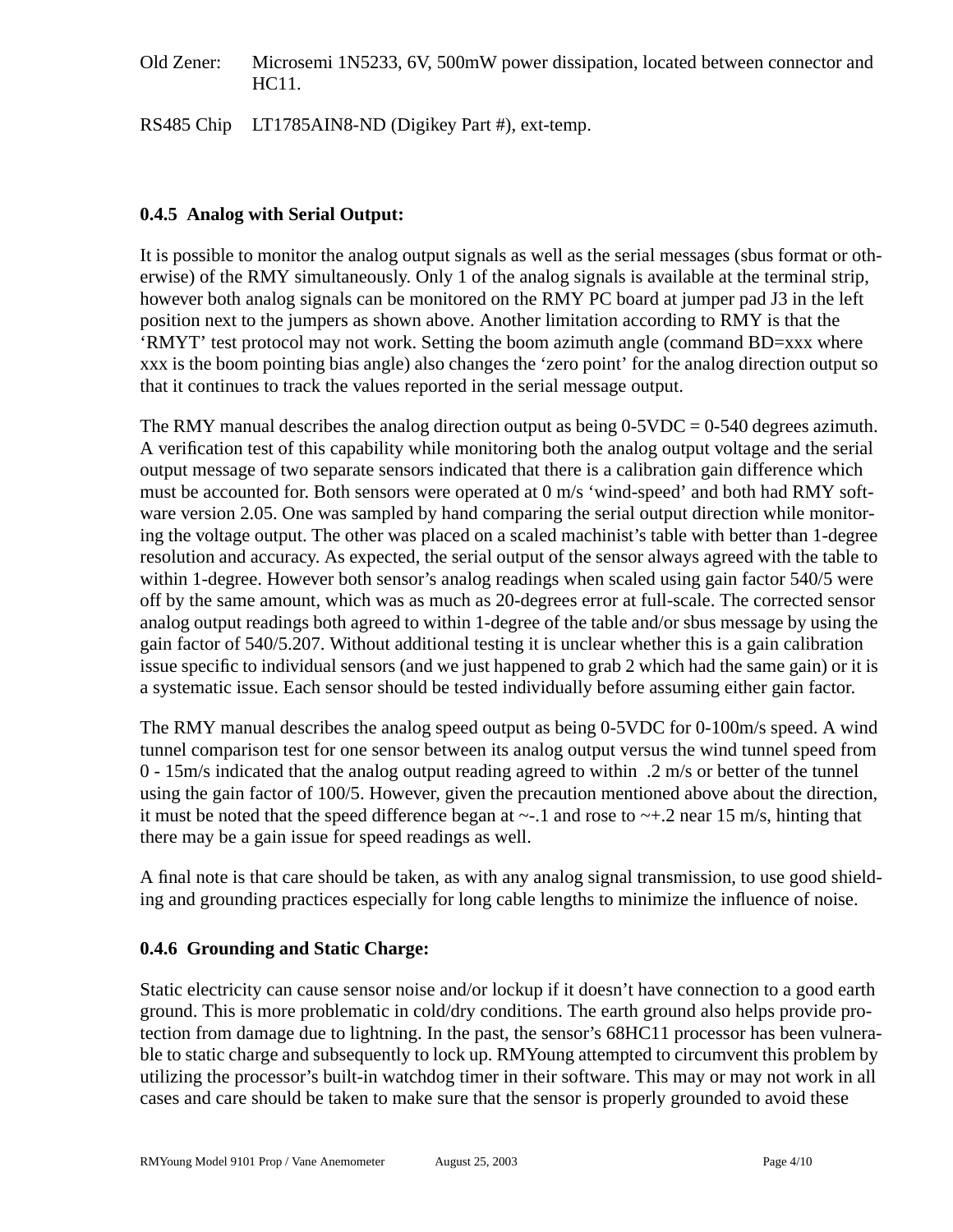problems. This usually involves connecting the earth ground in the sensor's junction box to the tower/infrastructure.

RMYoung upgraded the 9101 in December 1997 to help reduce static discharge problems. The upgraded model uses conductive carbon fiber material parts on the mount. The older version used a non-conductive PVC type material which can be identified by looking where the housing slides over the mounting post 'T' piece. If the 'T' is white with a black base then it is an older model. The newer model is all black.

Connection to earth ground is usually accomplished via an unpainted metal (non-galvanized) mounting structure. If the crossarm and tower are low-resistance, conductive materials and are properly grounded, the RMY's black carbon-fiber housing is internally connected to this ground path. This is true for both newer and older models. Measurement of the resistance between the RMY 'earth' terminal and the metal tower can be misleading. Even if voltmeter readings are 100 ohms or even a few hundred ohms, the sensor still has a good ground. The conductivity of the RMY housing is internal to the material so readings taken on the surface are non-representative. Additional resistance within the tower structure and the earth bond is a separate issue.

An alternative earth ground connection can be made if the mounting structure is non-conductive. Connection of a jumper wire to the RMY 'earth' terminal (don't be confused by the RMY manual's reference to 'spare' in the grounding section) and the true ground is preferred. In practise with PAMIII, a jumper wire has been placed between 'earth' and 'pwr ref.' This provides a path to earth through the power ground wire to the PAMIII electronics box and it's bond to earth ground. Because typical PAMIII installations are on a 10-m tower, this 'double-ground' via the tower mount and the power return is not a problem. However this creates a potential ground-loop problem for some installations such as GAME's Thailand installation where the sensor is mounted on a 100-m tower and the PAMIII electronics is on the ground, 40-m from the tower. This double ground has the potential to disrupt communications, but should not prevent the sensor from operating or expose it to increased risk of damage from static/lightning.

## <span id="page-4-0"></span>**0.4.7 RM Young 9101 Prop/Vane Sensor Bus Commands:**

The R.M. Young prop-vane supports a subset of the full NCAR sensor bus. The following commands are supported:

| <b>BDxxx</b> | Set Boom Direction Offset (Even degrees only)        |
|--------------|------------------------------------------------------|
| CD           | Continuous data output                               |
| FC           | Use calibrated speed units                           |
| <b>FR</b>    | Use raw speed pulse count                            |
| <b>OD</b>    | <b>Output Data</b>                                   |
| <b>OS</b>    | Output status                                        |
| <b>PM</b>    | Polled mode                                          |
| PO           | Print operating parameters                           |
| <b>SAxx</b>  | Set Address to xx, where xx is 00--ff                |
| <b>ZN</b>    | Set zero direction reference                         |
| calib        | enters calibrate modesee manual                      |
| ratexx       | Set continuous output rate in $xx * 32.77 \text{m}S$ |
| propxxx      | Set prop pitch to xxx in cm/rev                      |
|              | NOTE: Normally Set to approximately 300              |
| unıtx        | Set wind speed units to x where x is:                |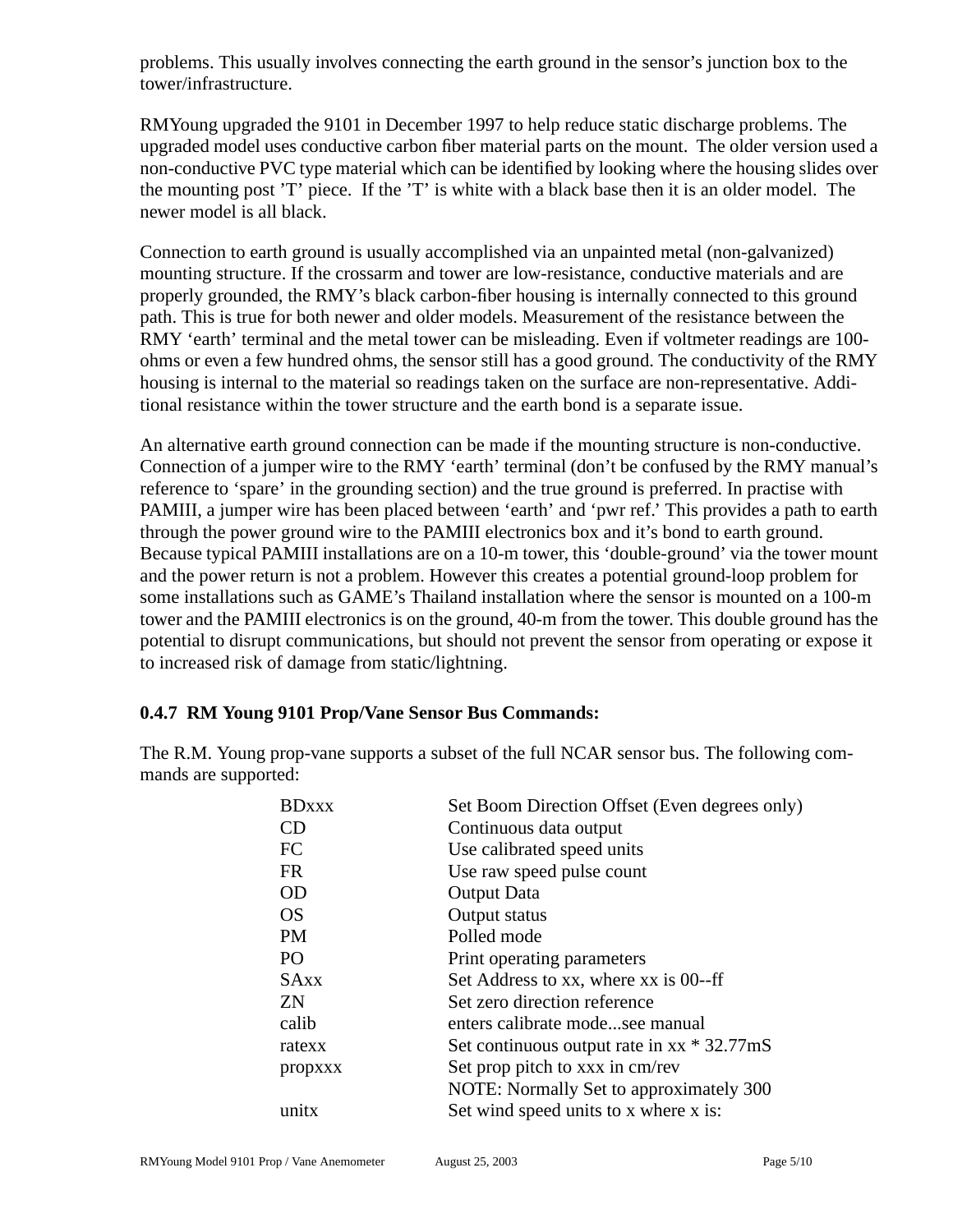- 0 knots
- 1 miles per hour
- 2 km per hour
- 3 cm per sec
- 4 meters per sec

## *SBUS Address:*

The address is set to "0x01" at the factory. This normally needs to be reset to address "0x12" before going into the field. Type command "SA12" while talking directly to the sensor.

## <span id="page-5-1"></span>**0.4.8 EVE Configuration Commands:**

EVE configuration commands needed to ingest the RMY sbus data are shown below. Note that the 'DO: AVG WIND.SPD' commands are normally not used by NCAR, but provide scalar speed and direction values if they are desired. NCAR typically archives only the averaged U and V components produced by the 'ETAUAVG' commands. See the EVE manual for more information on how to setup the SBUS port and to OUTPUT and archive the data.

```
SBUS: WIND /tyCo/3 0x12 1sec MAX_ERRORS=0
W: %f %d
SPD F
DIR I 1 0
:
DO: GETUAVG WIND.SPD WIND.DIR =Uavg
DO: GETVAVG WIND.SPD WIND.DIR =Vavg
DO: MAX WIND.SPD =max
DO: AVG WIND.SPD
DO: AVG WIND.DIR
MESG: WIND
Errors = %d\n\
Speed = %7.2f m/s Dir = 0.7.1f deg Uavg=%7.2f m/s Vavg=%7.2f m/s\n\
MAX speed = %7.2f m/s\ nWIND/ERR
WIND.SPD
WIND.DIR
WIND.Uavg
WIND.Vavg
WIND.max
:
```
## <span id="page-5-0"></span>**0.4.9 Problems / Trouble Shooting Hints:**

*1) SBUSdebug Message "Purging 16-Chars: &12W:...".*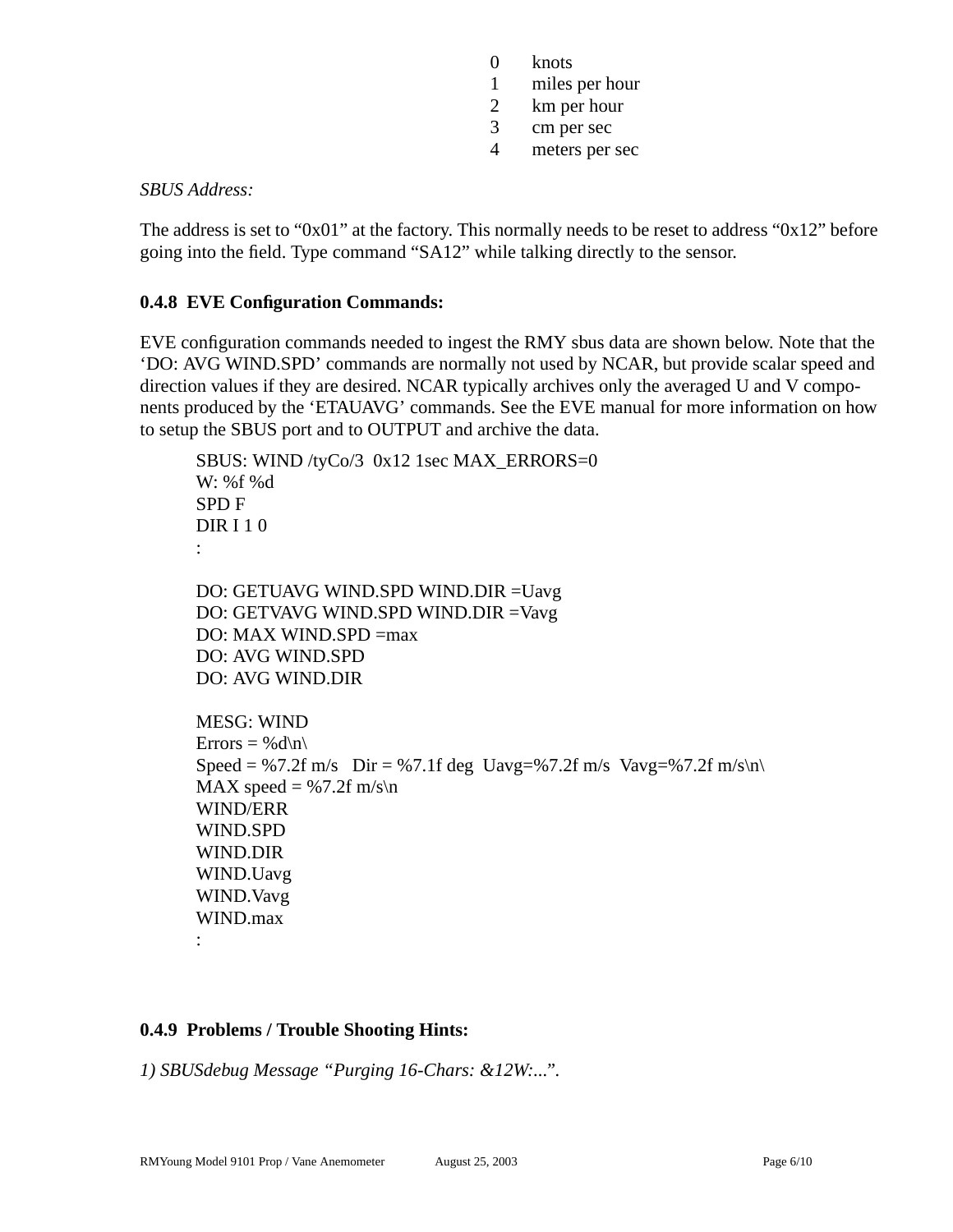This problem is caused by the sensor sending continuous data. It stills respond to sbus poll messages but also sends other data. This will cause problems on the bus and there will be some errors counted for both the 9101 and the others.

Solution: Remove Jumper 1 (see jumpers above), and set 'PM' software mode.

## *2) Bad observed wind direction*.

Make sure collar on sensor mount is properly aligned. Verify cross-arm angle correction is entered into EVE or the sensor itself.

## *3) Bad windspeed.*

Check propeller bearings. If they are noisy and/or stiff, they must be replaced. R.M. Young sells both grease filled and oil filled bearings. The grease filled are the standard bearing for the model 9101, but they should not be used if accurate wind speeds below 5 m/s are desired. NCAR uses the oil filled bearings only.

## *4) Bearings / Quick Test:*

The bearings used in PAM are oil filled, RMY model 5363. If a bad bearing is suspected, a quick test can be performed by placing a paper-clip on the end of one prop blade. That blade when released from the 3:00 position should drop to the 6:00 position without difficulty. Perform the same test on each of the 4 blades to check the entire rotation. A similar test can be performed for the directional bearing by using a penny placed on the end of the tail when the sensor is positioned horizontally.

## *5) No communications to sensor*:

The most likely cause is that the sensor is either jumpered incorrectly (see above) or has an incorrect sbus address. The address can be set using EVE talk as described below and sending the 'SA' command to the RMY.

See-Also the section on RS485 problems associated with a deteriorated zener diode. A thorough test involves examining the signals on the bus to verify their integrity.

Troubleshooting: Verify operation of sensor bus. Stop the data system using the EVE system console. Type "talk" and at the first menu select the proper port. At the next menu select sensor bus mode (S). At the next menu select check all possible sensor addresses (option 3). Do any other sensor bus sensors respond (the Trh sensor)?

- NO) Check cabling, check power to sensor bus, check serial-option board in PAM electronics box.
- YES) Check terminals at R.M.Y. sensor. Verify power and sensor bus connections with a volt meter.

The other possibility is that the sensor is responding to the wrong address. RMY by default is addressed to '01' which is the same as the standard NCAR trh. If both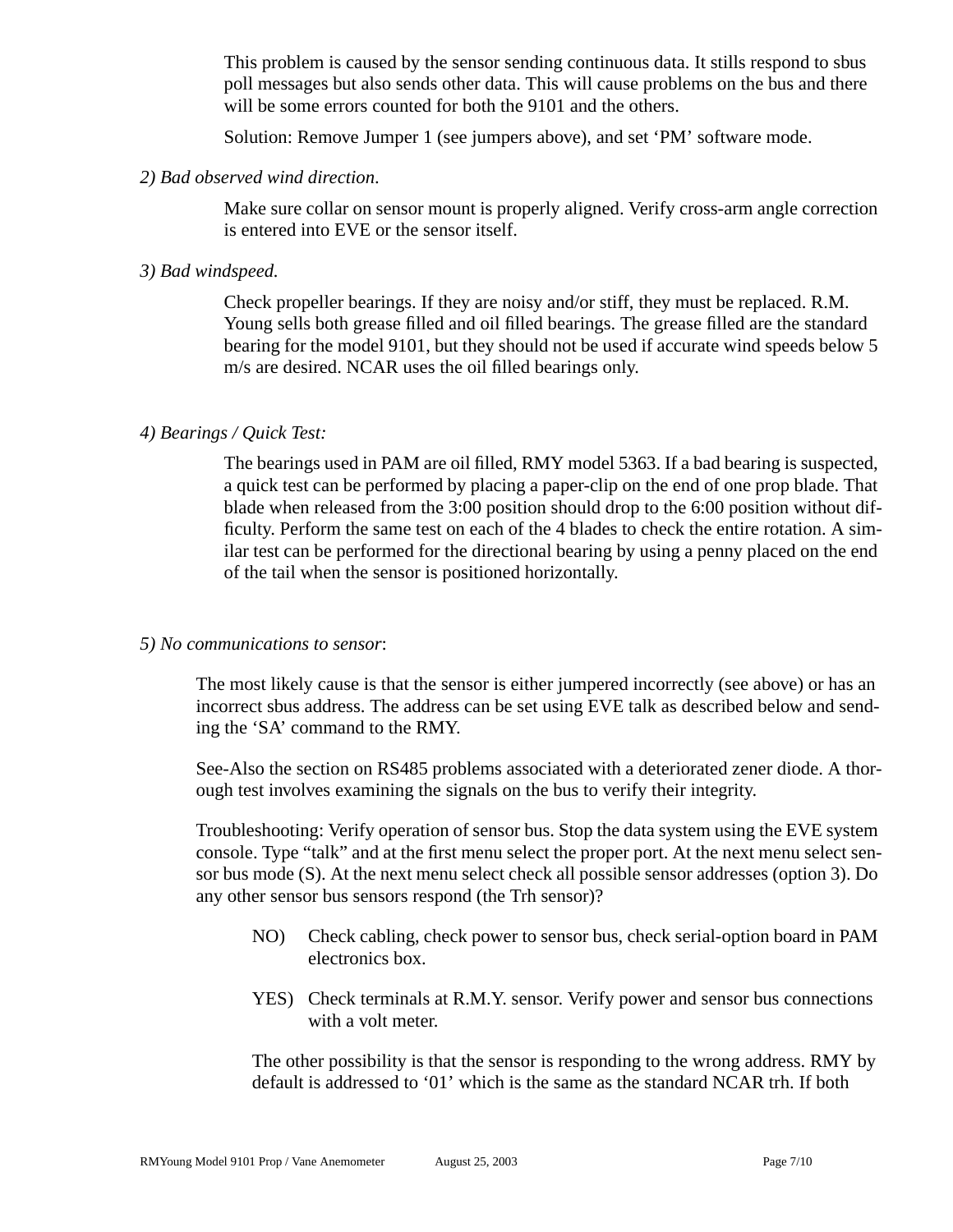attempt to reply to that address, you must disconnect the trh and reprogram the RMY using the 'SA' command.

Verify operation of the R.M.Y. sensor. The easiest method is to remove the trh sensor from the sensor bus so that the RMY is the only sensor on the bus. Otherwise, remove the RMY from the crossarm and connect it to the electronics box with a short (2m) sensor bus test cable. between the electronics box and a sensor bus sensor.

- a) On the EVE system console use "talk" to try and communicate with the prop vane. Use option 3 from the main sensor bus talk menu to try and find the sensor's address on the bus. It should usually be set to either 0x12 or 0x10.
- b) If the address is not found, then stop the data collection on EVE and talk to the R.M.Y. sensor in normal mode using RS-485, 9600 baud, 8 data bits, and no parity. Hit the <ESC> key three times to place the sensor in interactive mode. Type "SA12" to set the sensor address to 0x12. If no response is received, then the problem is either:
	- bad serial hardware or fuse in electronics box.
	- bad cabling between R.M.Y. and elbow
	- bad R.M.Young sensor

Bench test. Another test for communications can be performed in the lab using the RS232/ 485 converter box and the sbusterm software. Connect the RMY to the converter box, the converter box to a PC serial port and power the converter box with 12VDC via banana plug leads. The easiest initial check is to jumper the RMY for continuous data output 'CD' via jumper J1 - 1, put sbusterm into option 5, interactive and power on the sensor. If data messages are being displayed on the screen, you know the sensor is capable of sending data.

# <span id="page-7-0"></span>**0.4.10 Limitations of the RMY using SBUSTERM software:**

The SBUSterm software allows a PC to talk with a SBUS sensor via a RS232/RS485 converter module. Certain of the SBUS conventions are not recognized by the RMY.:

The R.M.Young 9101 prop vane: Does not fully support the sensor bus protocol.

- Software reset: The MR mode-reset command or 'break' key sequence does not work, therefore the sbusterm command option '3) Reset all sensors' is ignored by the RMY.
- Interactive mode: It does not work in interactive mode even though the sensor will actually switch into what it thinks is interactive mode. This can be observed if you first talk to the sensor and command it to go into CD, continuous data. After that, during the sbusterm command option '5) interactive,' characters will be displayed initially in the sbus protocol. If you enter the 3-esc characters, the sensor continues to send data but without the extra sbus protocol characters. Unfortunately, the RMY does not respond to interactive mode commands and you are forced to go back into its non-interactive mode (3 more esc characters) and then use the sbusterm talk option to try to get its attention and halt the continuous data output.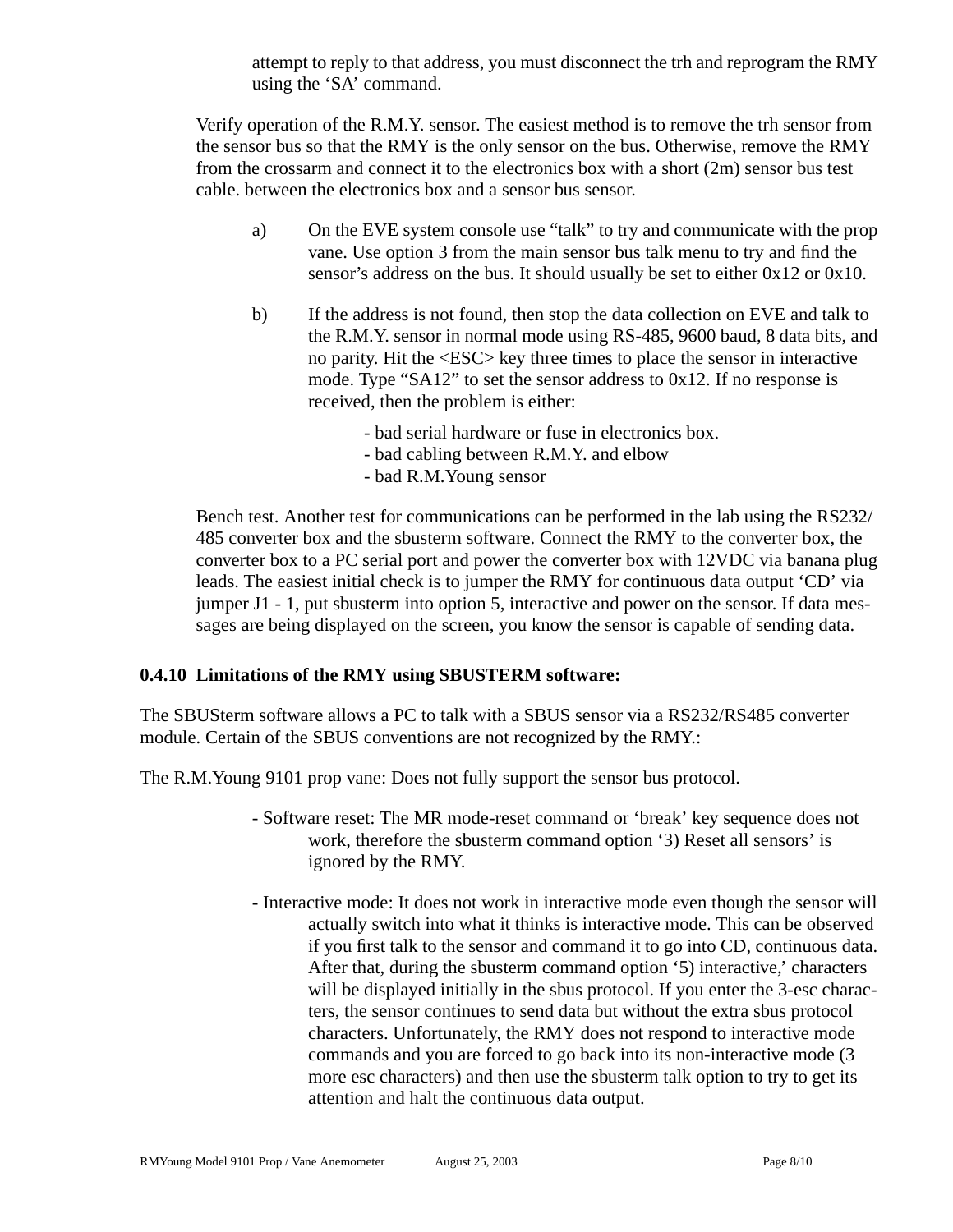- The RMY also does not always respond to queries. This is particularly true when it is in continuous data mode. Data messages are transmitted roughly every 1 second and it will not recognize valid commands if they are sent to the sensor while the sensor is trying to output a data message. This is because it is only capable of half-duplex communication. Another failure to respond can occur because the RMY sometimes requires a short delay after the last time it has been accessed.
- The PH (print help), OS (output status), PO (print operating mode) command messages do not include the sensor id number prefixed to the message. This is not a strictly legal response and causes the sbusterm program to complain by printing an error message: "invalid address" even though the RMY thinks it responded properly.
- Change sensor address, sbusterm option 2, uses the official sbus method employing the sensor's name and s/n. This doesn't work with a RMYoung. Instead go into the talk mode option and issue a 'SAxx' command and that does work.

## <span id="page-8-0"></span>**0.4.11 Calibration Procedure for the RMY 9101:**

\*\*\*Unit must be in NCAR protocol\*\*\*

- Press the ESC button quickly three times to change the 09101 from bussed to interactive mode (the data seen on the screen will change from scrolling across to scrolling down one string at a time)
- Type "PM<Ent>" (quickly) to revert 09101 into polled mode (data will stop being sent)
- Type "calib" and enter unit will begin internal calibration and send instructions to the screen (be ready to begin rotation of vane).
- Upon completion the "ratexx" may need to be set xx being the delay between each output  $(02 \sim 1/16 \text{ sec}, 30 \sim 1 \text{ sec})$
- Type "PO" and enter to verify the settings.
- Type "OS' and enter to verify the status (and sofware version).
- Type "propxxx' and enter to change the prop xxx being the prop pitch in mm/rev
- Type "ZN" and enter to set the zero point
- Type "SAaa" and enter to set the address of the sensor where aa is the new hex address
- Type "CD" and enter upon completion, to change back into polled mode

Reset jumper settings and verify output